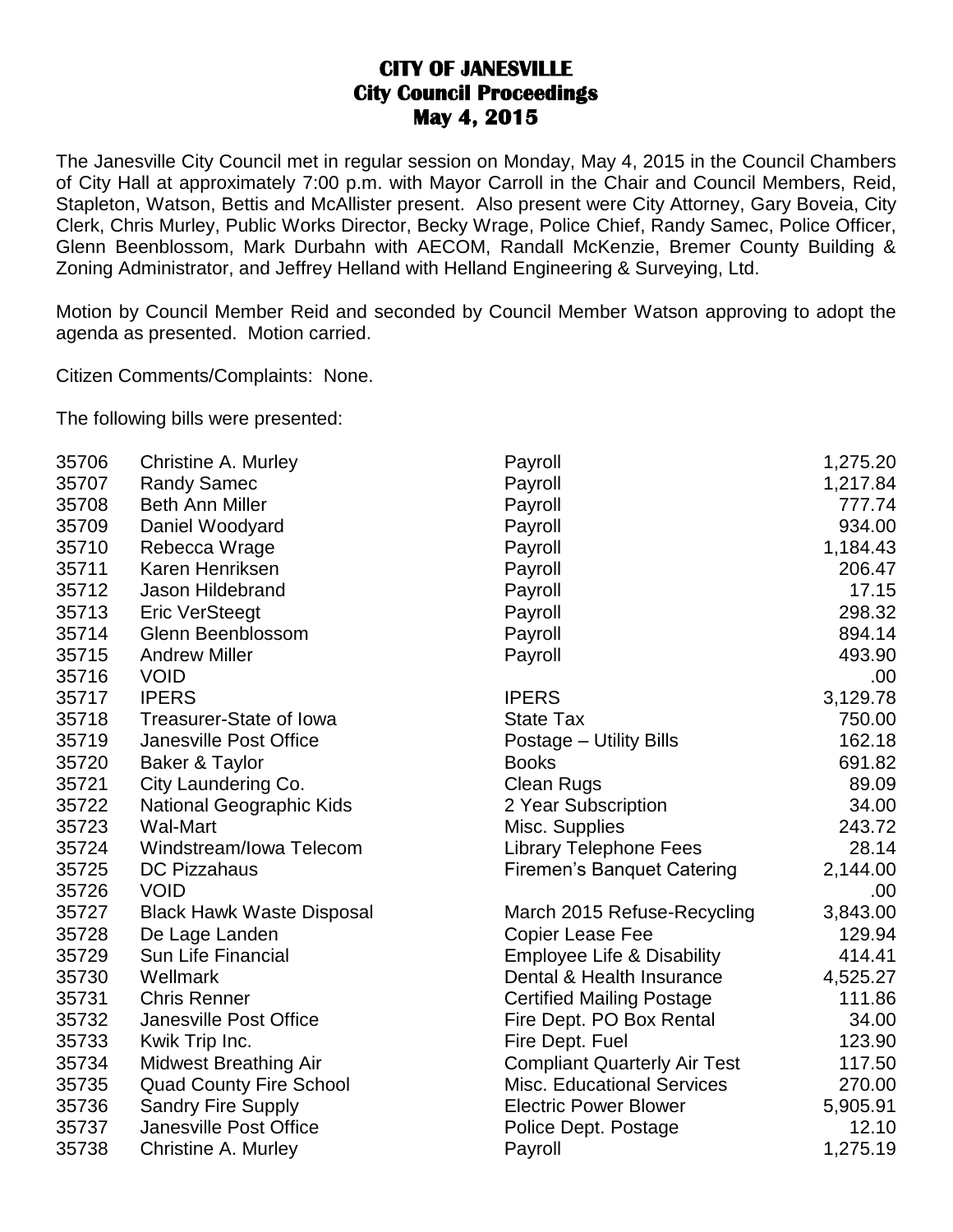| 35739         | <b>Tina Ristau</b>               | Payroll                                 | 29.78    |
|---------------|----------------------------------|-----------------------------------------|----------|
| 35740         | <b>Randy Samec</b>               | Payroll                                 | 1,217.84 |
| 35741         | Sharon Schurman                  | Payroll                                 | 32.26    |
| 35742         | <b>Beth Ann Miller</b>           | Payroll                                 | 814.91   |
| 35743         | Daniel Woodyard                  | Payroll                                 | 908.26   |
| 35744         | Kathryn Behnke                   | Payroll                                 | 29.78    |
| 35745         | Rebecca Wrage                    | Payroll                                 | 1,113.07 |
| 35746         | Karen Henriksen                  | Payroll                                 | 84.38    |
| 35747         | Jason Hildebrand                 | Payroll                                 | 63.68    |
| 35748         | <b>Eric VerSteegt</b>            | Payroll                                 | 18.47    |
| 35749         | Glenn Beenblossom                | Payroll                                 | 894.13   |
| 35750         | <b>Andrew Miller</b>             | Payroll                                 | 506.96   |
| 35751         | <b>AFLAC Insurance</b>           | <b>Employee Insurance Withholding</b>   | 80.16    |
| 35752         | AgVantage FS                     | <b>Operating Supplies</b>               | 33.00    |
| 35753         | Al Gordon Plumbing               | <b>Contract Labor</b>                   | 2,110.00 |
| 35754         | <b>Black Hawk Waste Disposal</b> | <b>Landfill Fees</b>                    | 1,754.65 |
| 35755         | <b>Boveia Law Firm</b>           | <b>Legal Fees</b>                       | 2,320.96 |
| 35756         | <b>Bremer County Treasurer</b>   | <b>Quarterly Contract</b>               | 150.00   |
| 35757         | <b>Continental Research Corp</b> | Chemicals                               | 1,507.52 |
| 35758         | <b>Covenant Clinic</b>           | <b>Medical Wellness Expense</b>         | 88.00    |
| 35759         | Hawkins, Inc.                    | Chemicals                               | 210.98   |
| 35760         | <b>Iowa Prison Industries</b>    | <b>Street Signs</b>                     | 70.59    |
| 35761         | Kwik Trip, Inc.                  | Fuel                                    | 2,430.51 |
| 35762         | Marco, Inc.                      | Copy Charges                            | 99.49    |
| 35763         | Matt Parrott & Sons              | <b>Complete Notary Seal</b>             | 42.25    |
| 35764         | Mid American Energy Company      | <b>Gas &amp; Electricity</b>            | 2,705.47 |
| 35765         | Municipal Supply, Inc.           | <b>Handheld &amp; Meters</b>            | 6,645.88 |
| 35766         | NE Iowa Regional League          | <b>Association Dues</b>                 | 10.00    |
| 35767         | <b>Nichols Tree Service</b>      | <b>Branch Removal</b>                   | 200.00   |
| 35768         | <b>Rite Price Office Supply</b>  | <b>Office Supplies</b>                  | 84.23    |
| 35769         | Sam's Club                       | <b>Membership Fees</b>                  | 235.00   |
| 35770         | Special Janesville Library       | <b>City Contribution</b>                | 7,678.34 |
| 35771         | <b>Stokes Welding</b>            | <b>Hydraulic Repair</b>                 | 28.90    |
| 35772         | Tim & Mike's Auto                | <b>Vehicle Repair</b>                   | 482.54   |
| 35773         | U.S. Cellular                    | <b>Public Works Cell Phone Services</b> | 63.98    |
| 35774         | <b>Verizon Wireless</b>          | <b>Police wireless Service Fee</b>      | 40.01    |
| 35775         | Windstream/Iowa Telecom          | <b>City Phone Service Fee</b>           | 376.10   |
| 3196255 EFPTS |                                  | <b>Payroll Taxes</b>                    | 2,365.76 |
|               | 3196256 Wageworks, Inc.          | <b>Flexible Benefits</b>                | 98.76    |
|               | 3196257 Wageworks, Inc.          | <b>Flexible Benefits</b>                | 20.00    |
|               | 3196258 Wage Works               | <b>Flexible Benefits</b>                | 5.67     |
|               | 3196259 Wage Works               | <b>Flexible Benefits</b>                | 34.65    |
| 3196261 EFTPS |                                  | <b>Payroll Taxes</b>                    | 2,284.04 |
|               | 3196262 Wage Works               | <b>Flexible Benefits</b>                | 6.86     |
|               | 3196263 Wageworks, Inc.          | <b>Flexible Benefits</b>                | 15.00    |

(Disbursements: General-\$26.483.07, Road Use-\$4,324.92, Summer Rec Program-144.65, Volunteer Fire Dept.–\$8,707.17, Special Library-\$5,123.11, Water-\$11,572.50, Sewer-\$9,296.63, &  $Refuse-$ \$5,675.77 = \$71,327.82)

RESOLUTION #1508 - A RESOLUTION ALLOWING CLAIMS FOR THE MONTH OF MAY 2015. BE IT RESOLVED BY THE CITY COUNCIL OF THE CITY OF JANESVILLE, IOWA that the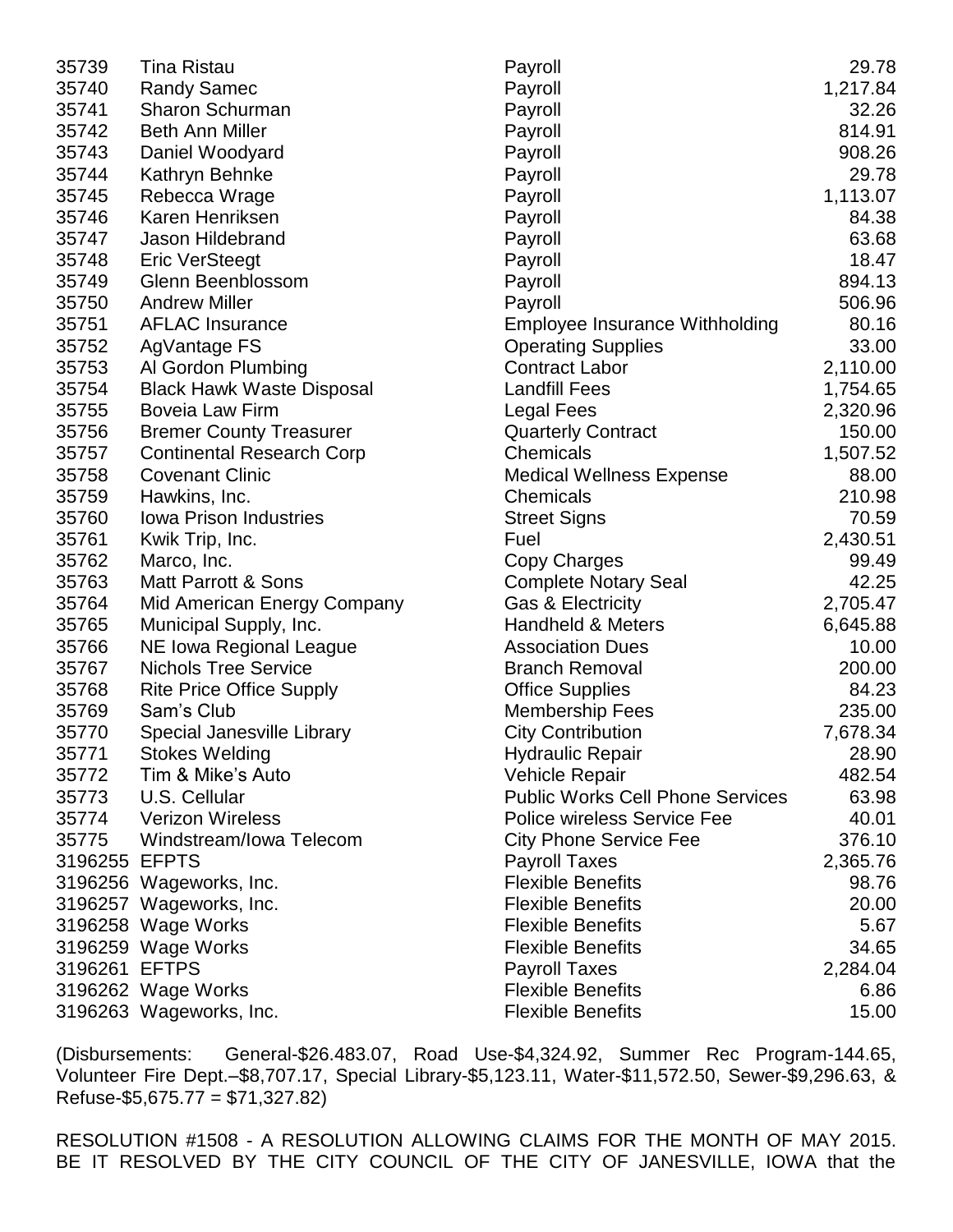foregoing claims be allowed as presented and warrants for the same be issued to the City Treasurer. BE IT FURTHER RESOLVED that the City Clerk is hereby authorized, empowered, and directed to draw and issue warrants on the respective funds and accounts. Resolved by Council Member McAllister and seconded by Council Member Stapleton to approve the bills as presented. Roll Call Vote: Ayes – Reid, Stapleton, Watson, Bettis and McAllister. Nays – None. Resolution approved and adopted this 4th day of May 2015.

ATTEST: \_\_\_\_\_\_\_\_\_\_\_\_\_\_\_\_\_\_\_\_\_\_\_\_\_\_\_\_\_\_ MAYOR: \_\_\_\_\_\_\_\_\_\_\_\_\_\_\_\_\_\_\_\_\_\_\_\_\_\_\_\_\_\_\_\_\_

Motion by Council Member Bettis and seconded by Council Member McAllister to approve, as presented, the following Consent Agenda items: April 6, 2015 and April 20, 2015, March 31, 2015 Budget and Treasurer Reports, Janesville Community Center, Inc.'s Class C Liquor License, Outdoor Services, & Sunday Sales Renewal Application pending the satisfactory completion of all necessary documentation, Kwik Trip (dba Kwik Star #712) Renewal Application for their Fiscal Year 2015/16 Cigarette, Tobacco, Nicotine, and Vapor Permit, payment of the \$35 per person registration fee plus appropriate costs for wages for the Mayor, Council Members, and City Personnel interested in attending the Iowa League of Cities "2015 Small City Workshops" on 6/11/15 at Fayette or 6/18/15 at Ellsworth. Roll Call Vote: Ayes – McAllister, Bettis, Watson, Stapleton and Reid. Nays – None. Motion carried.

Motion by Council Member McAllister and seconded by Council Member Stapleton approving to pay the \$255 registration fee plus appropriate costs for wages, meals, and lodging for the Public Works Director to attend the Iowa Water Environment Association (IAWEA) 2015 Annual Conference on 6/3/15 and 6/4/15 at the Gateway Hotel & Conference Center in Ames. Motion carried.

Public Works Director, Becky Wrage and Police Chief, Randy Samec presented their monthly reports to the Council. Police Officer, Glenn Beenblossom, also presented a brief report of his recent traffic stops.

Resolved by Council Member McAllister and seconded by Council Member Reid to approve RESOLUTUION #1509 – RESOLUTION APPROVING THE THOMPSON MINOR PLAT OF TODD & DEBRA D. THOMPSON – PLAT REPRESENTS A SURVEY OF PARCEL "BB" – THAT PART OF THE LOT NO. 11 IN AUDITOR'S PLAT OF THE SOUTHWEST QUARTER (SW ¼) OF SECTION NO. 35, TOWNSHIP NO. 91 NORTH, RANGE NO. 14 WEST OF THE FIFTH PRINCIPAL MERIDIAN, CITY OF JANESVILLE, BREMER COUNTY IOWA. Roll Call Vote: Ayes – Reid, Stapleton, Watson, Bettis, and McAllister. Nays – None.

Motion by Council Member Bettis and seconded by Council Member Stapleton to approve the following for Janesville Days 2015: 1. Street Closures - Friday, July 24th (At Various Times Throughout the Day) - Main Street from 1<sup>st</sup> Street – 4<sup>th</sup> Street, 3<sup>rd</sup> Street from Sycamore Street to Alley West of Janesville Pool & Tap and 2<sup>nd</sup> Street from Sycamore Street to Alley West of Main Street. Saturday, July 25th (All Day) - Main Street from 1<sup>st</sup> Street – 4<sup>th</sup> Street, 3<sup>rd</sup> Street from Sycamore Street to Alley West of Janesville Pool & Tap, 2<sup>nd</sup> Street from Sycamore Street to Alley West of Main Street, and Main Street from Barrick Road to 4<sup>th</sup> Street. Saturday, July 25th (9:00 a.m. - 12:00 p.m. for Parade) - Barrick Road from Pine Street to Main Street, 4<sup>th</sup> Street from Main Street to Chestnut Street, and Chestnut Street from 4<sup>th</sup> Street to Barrick Road. 2. FY 2015/16 City contribution of \$1,000 for payment after 7/1/15, for bills presented, generally invoices for portapotties, landfill fees and other miscellaneous. 3. Hiring of temporary police officers, if deemed necessary by Police Chief, Randy Samec, for additional police protection, at \$12.00 per hour. Motion carried.

The City Clerk was asked by the Council to contact Marty Leary with regard to his plans for the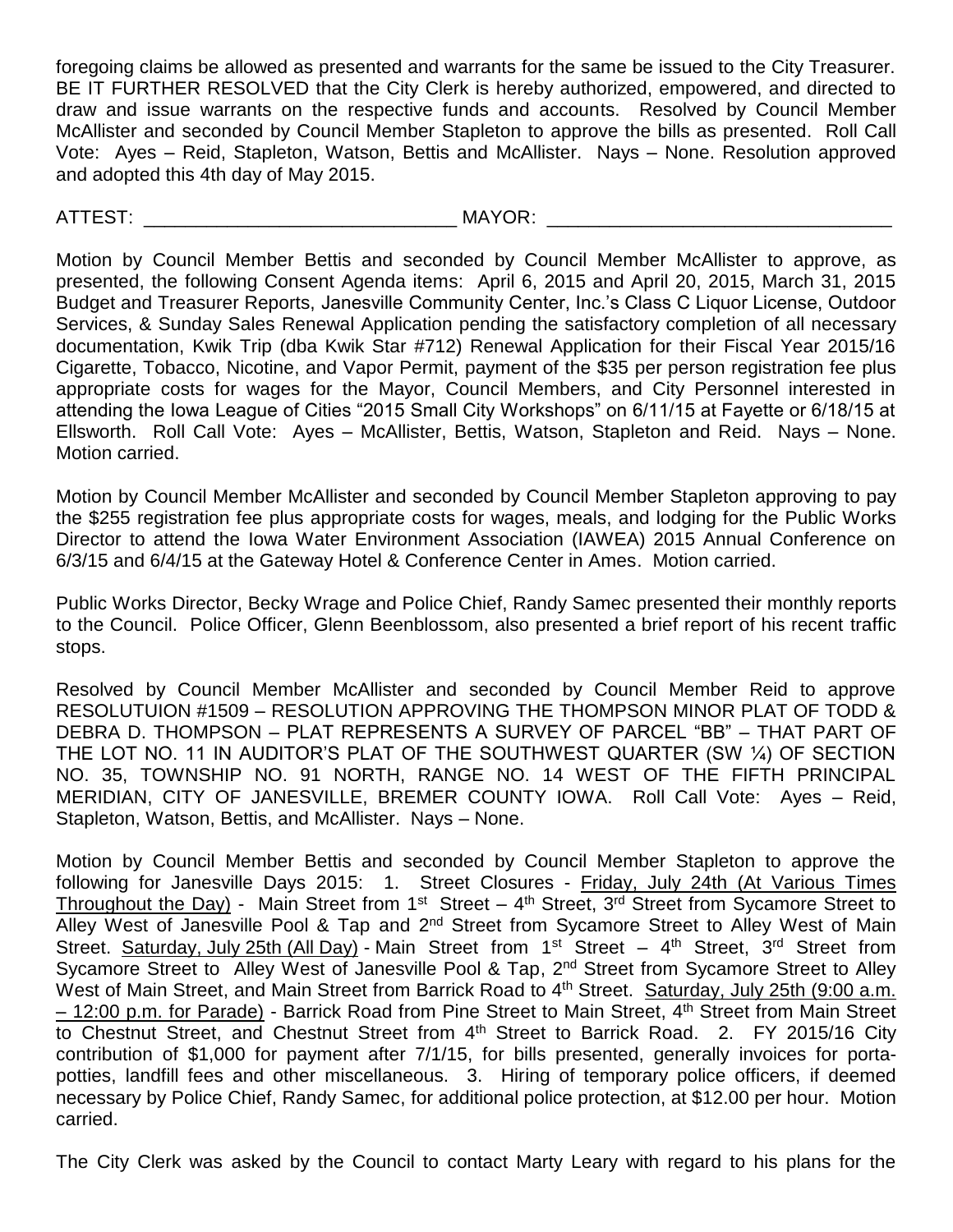Janesville Tap and Outdoor Beer Garden during Janesville Days 2015, including the timely filing of the necessary and satisfactory documents required for Council review and consideration.

Motion by Council Member Bettis and seconded by Council Member McAllister to approve Jeff Mather and Lance Woodyard as authorized representatives of the City of Janesville, to possess, transport, and display fireworks purchased through the City of Janesville, a Fireworks Permit for the Janesville Days 2015 Fireworks Show/Display scheduled for 9:30 p.m. on Friday, July 24th (rain date: Saturday, July 25th), to Jeff Mather and Lance Woodyard and/or Aerial FX, Inc., J & M Display, and Flashing Thunder upon receipt of the Certificates of Insurance listing the following as additional insureds: City of Janesville, Janesville Days Steering Company, Janesville Consolidated School, and Mike & Denise Paul, and further approving payment of fireworks based on the appropriate donations. Motion carried.

Upon discussion regarding the city's proposed Water Improvement Project and a possible contract with Central Iowa Water Association (CIWA), the City Attorney was directed to contact Steve Nadel with Ahlers & Cooney P.C. to seek advice, from the litigation department, of whether there is a way for CIWA to construct the water main improvements, at a cost of approximately \$300,000 less than the engineering estimates, without requiring the City to bid the project under Iowa Code Chapter 26 and Frank Smith, Attorney for CIWA to discuss an alternative contract proposal that addresses all the concerns presented and discussed.

Motion by Council Member Stapleton and seconded by Council Member Reid approving to table Aerial Services proposal for an updated city aerial photo at a cost of \$1,200 to fly it, print it (45" x 49" glossy image) and copy it to a CD as a recent aerial photo may be available through AECOM for a minimal copying fee. Motion carried.

Upon review and consideration of bridge inspection proposals from AECOM and VJ Engineering, a motion was made by Council Member Reid and seconded by Council Member Stapleton to accept and approve the proposal and agreement with VJ Engineering to furnish engineering services to perform routine biennial bridge inspections and a fracture critical bridge inspection for a lump sum fee of \$1,235. Motion carried.

Motion by Council Member Reid and seconded by Council Member Stapleton approving to solicit bids for the 2015/16 Street Maintenance and Redesign Project per discussed plans and specifications and further as follows: the city retains the right to accept and/or deny all or any bids, bids will be accepted until 4:00 p.m. on Wednesday, May 27, 2015, bids will be opened and contract awarded at the Regular City Council Meeting on Monday, June 1, 2015, no work is to be performed during the workweek of Monday, July 20, 2015 prior to Janesville Days 2015, Friday, August 21, 2015 has been set as the completion date of Friday, August 21, 2015 with a possible penalty imposed of \$100 per day if not completed by stated deadline. Motion carried.

Motion by Council Member Watson and seconded by Council Member McAllister approving to hire Hannah Dettwiler as the  $2^{nd}$  – 4<sup>th</sup> Grade Baseball Coach at \$9.00 per hour for a maximum of 150 hours for the 2015 Summer Recreation Season (April 1, 2015 – June 30, 2015). Motion carried.

Motion by Council Member Stapleton and seconded by Council Member Reid to accept and approve Iowa Studio, L.L.C.s quote (estimated total cost of \$797.50) for a Dell Inspiron 17" Laptop, Office 2013 Software, and Labor with the condition that it is delivered and set up within 30 days and further, provide timely technical assistance to the Police Department on a few issues they are experiencing with their laptop/computers. Motion carried.

Mayor Carroll agreed to be the city's representative to the Bremer County Task Force Committee.